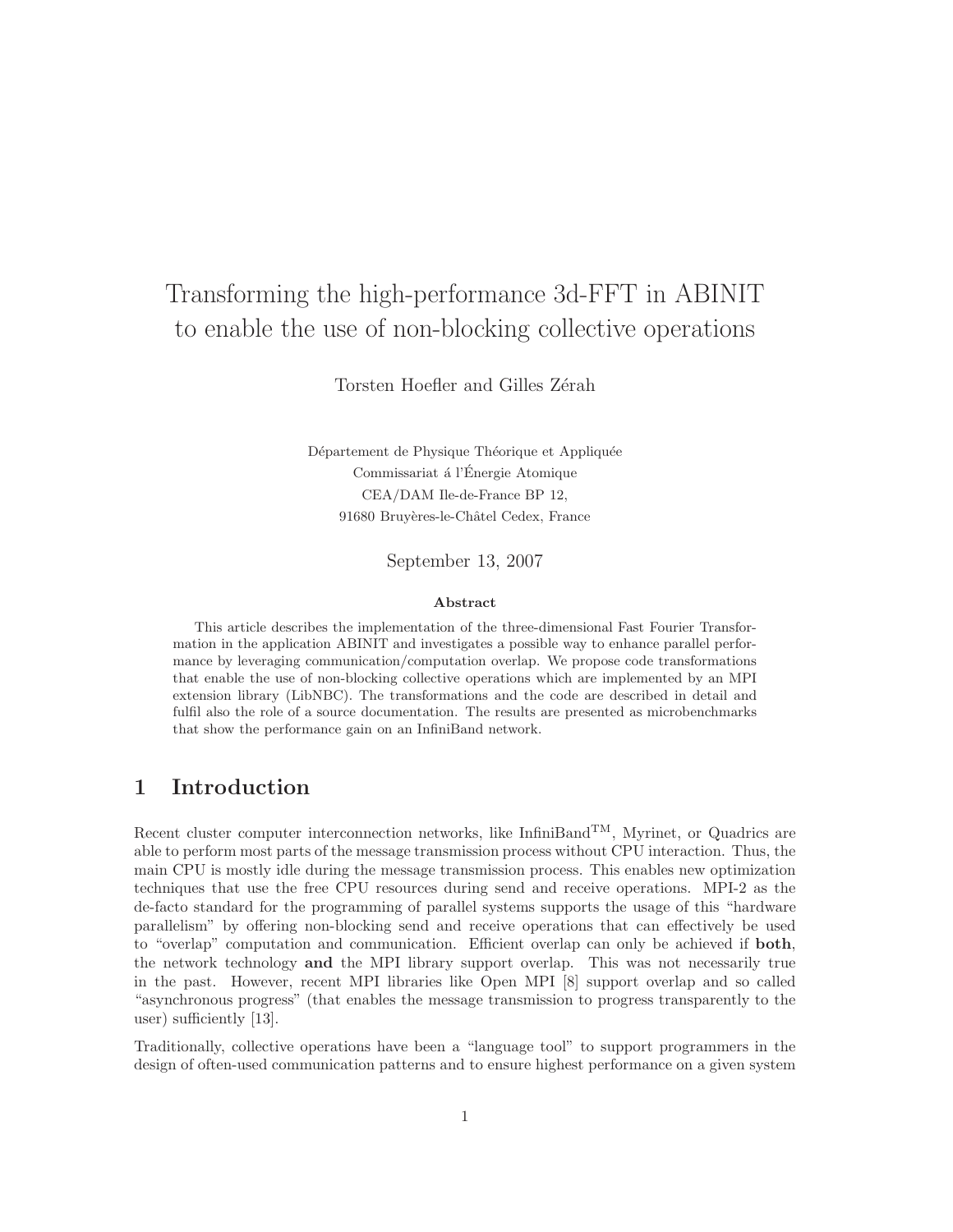and at the same time performance portability between different systems (cf. [10]). Using collective operations, the programmer could be sure that his program will achieve high performance on nearly all parallel architectures, regardless of the underlying hardware/interconnection system. The clear separation of communication and computation enabled computer scientists to optimize the communication patterns independently and the application programmer could concentrate on the algorithm itself. It is clearly suboptimal to use send/receive calls on scenarios where a collective operation could be applied<sup>1</sup>.

The two optimization principles, the usage of collective operations and the overlap of computation and communication are unfortunately mutually exclusive in the MPI-2 standard. Our assumption is that non-blocking collective operations could combine both advantages and lead to more efficient parallel programs. Previous work dealt with the design and implementation of non-blocking collective operations as an addition to the MPI-2 standard. The definition of non-blocking collectives and some possible use cases are introduced in [12].

#### 1.1 Implementation of non-blocking collective operations: LibNBC

An implementation of non-blocking collective operations is available with LibNBC<sup>2</sup> [15]. This library implements every collective operation as a collective schedule that is communicator and process specific and executed asynchronously. Every outstanding non-blocking collective operation has its own state that is represented by the current position in its schedule. This enables highest possible asynchrony and the maximum overlap potential. LibNBC bases on MPI-1 (MPI-2 if Fortran is used), and ANSI C and is therewith highly portable. The implemented collective algorithms can be easily exchanged with machine specific ones. The current version is optimized for the InfiniBand network. A detailed description of LibNBC and it's implementation is available as a technical report [14].

# 2 State of the Art of 3d-FFT

Fourier transforming three-dimensional boxes is used very often in scientific computing. A popular example is the transformation of wave functions from real to reciprocal space and vice versa in ab initio calculations to simplify the calculation. Those applications are very computationally demanding and parallelization is necessary to tackle growing problems.

Thus, implementing efficient parallel three-dimensional FFT algorithms has been subject to research since several years. The serial parts of those algorithms are already highly optimized for many processor architectures or follow automatic tuning approaches (e.g., [7]). The big challenge in parallel FFTs is the relatively high communication complexity. The computation grows with  $O(N \cdot log(N))$  while the communication growth is only slightly smaller with  $O(N)$ . Thus, many

<sup>1</sup>Several application developers achieved higher performance with this technique with a single MPI implementation, but this is neither portable nor clean programming. A better way would have been to modify the MPI implementation of the collective operation

 $^{2}$ http://www.unixer.de/NBC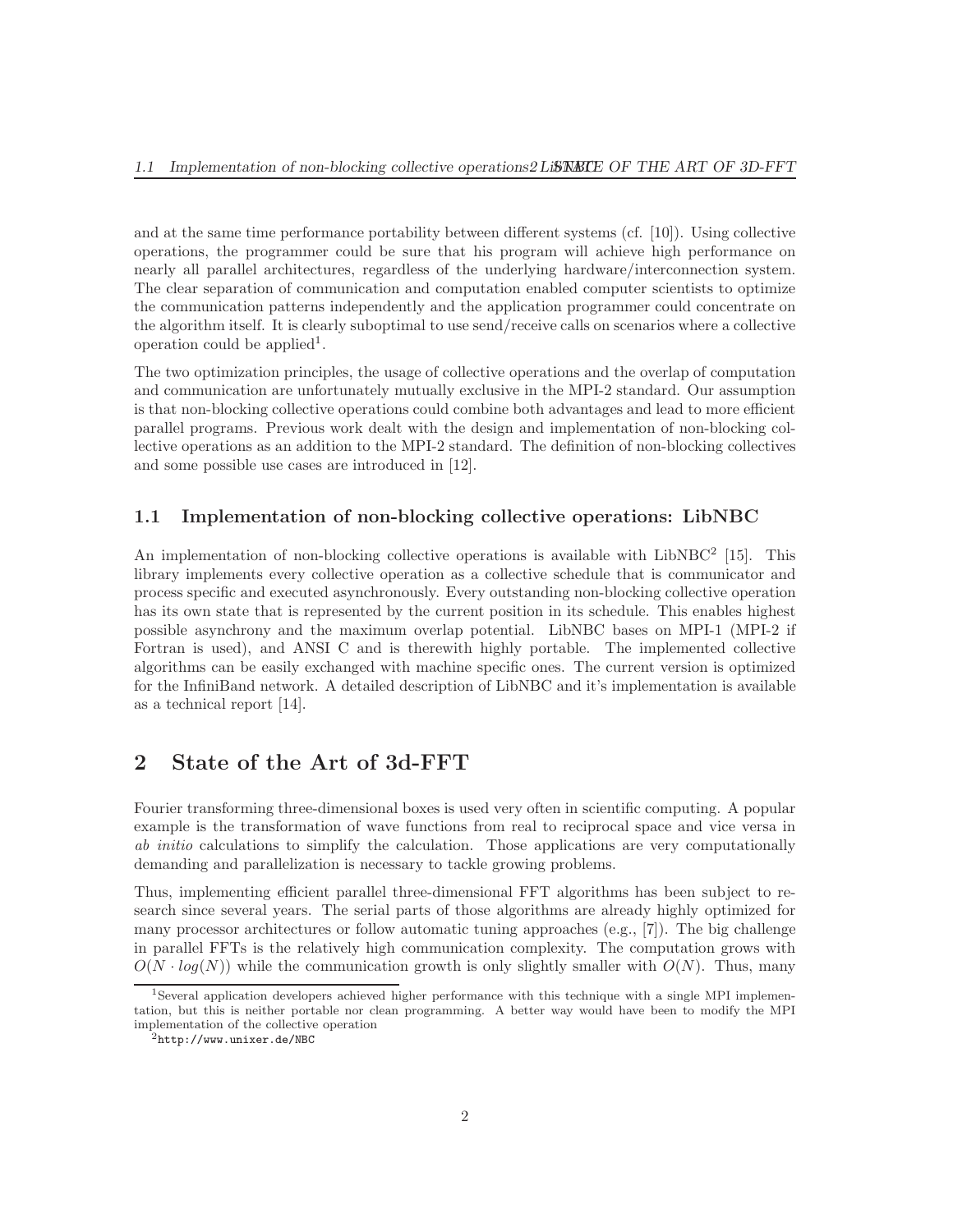research groups dealt with a communication-efficient parallel implementation of the 3d-FFT. Adelman et al. [1] and Cramer et al. [3] implemented a 3d-FFT on a cluster of workstations. They both chose to perform two 1d transformations along all x and y lines in parallel, do a parallel transpose (MPI ALLTOALL), and perform the last transformation in the z direction in parallel. This scheme turned out to be more efficient on cluster computers that other distribution patterns (e.g. redistributing the data twice). Another algorithm, developed in the BSP model is presented by Inda et al. in [16].

However, even if their approach uses collective communication, the computation and the communication is clearly separated and the communication units are idle during computation and vice versa. First experiences with overlapping in parallel 3d FFTs have been gained by Calvin et al. [2]. Dubey at al. analyzed in [4] different communication patterns for parallel FFTs. They found that non-blocking send/receive communication with overlap performs slower than collective operations. Goedecker et al. use a combination of OpenMP and MPI to utilize the available resources more efficiently in [9]. However, their scheme is limited by the number of available processing units per node.

Other FFT implementations, optimized for special parallel hardware, have been proposed in [5, 6, 17].

#### 2.1 Implementation in ABINIT

ABINIT uses two different kinds of FFTs. A normal, also called full FFT is used to transform the electron density, and a zero-padded FFT is used to transform the wave function. Zero-padding the FFT is a way to save computational effort by utilizing special properties of ab initio calculations. The real-space grid has to be bigger than the reciprocal space grid<sup>3</sup>, this means that the forward transformation can just ignore zero elements and the backward transformation can fill those elements with zeroes. This saves a considerable amount of computation and communication for the calculation. Many different implementations of the FFT algorithm are available to the user, and we here concentrate on the implementation of the algorithm described in [9], in the version using only MPI.

The following subsections are meant as a documentation for the source code. It is highly recommended to read the cited source-code sections in addition.

#### 2.1.1 Full transformation

Forward The full forward transformation is implemented in forw.F90. It starts with the planes distributed in i3 direction. Every i3-plane is first transformed in i1 direction (fftstp), repacked with unswitch and transformed in i2 direction (fftstp) and immediately packed into the communication buffer with unmpiswitch. The communication buffer zmpi1 is so packed i3-plane by i3-plane. The data is packed in the zmpi1 array as  $I1, i2, i3, ip2$  where ip2 runs from 1 to *nproc.* This scheme allows a redistribution with MPI ALLTOALL that i2 is distributed among the different processes after the operation.

<sup>&</sup>lt;sup>3</sup>usually a factor of two is chosen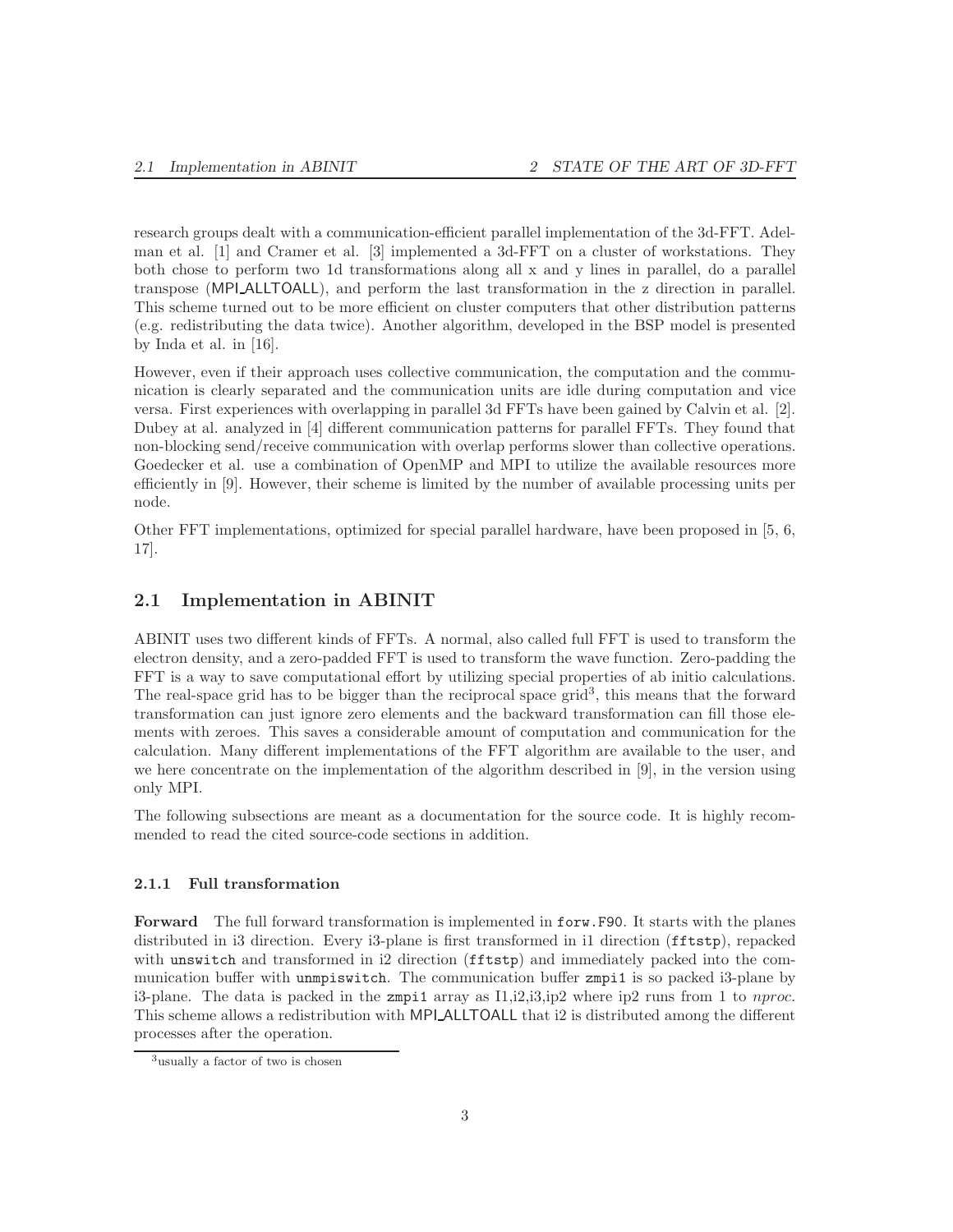A blocking MPI ALLTOALL is performed in the whole buffer after all planes have been packed. The last step transforms the i3-lines line by line with fftstp. The data is unpacked from the buffer with the unscramble routine.

Backward The full backward transformation, implemented in back.F90 starts with the i2-planes distributed among the processes. It transforms all i1-i3-lines with **fftstp** and packs the transformed data into the communication buffer zmpi1 (subroutine scramble). The buffer is packed as I1,i2,i3,ip3 and suited to redistribute from i2-planes to i3-planes.

A blocking MPI ALLTOALL is performed to do this redistribution after all lines have been packed to the buffer. The last step is to unpack every i2-plane with mpiswitch and to transform in i1 and i2 direction.

#### 2.1.2 Zero padding

Forward The zero padded forward transformation is implemented in forw wf.F90. It starts with the i3-planes distributed among different processes like the full transform. The difference is that the transformation is not done completely. The i3-planes are again transformed plane by plane. The transformation in i1 direction is done fully (all lines are transformed). The second transformation in the i2 direction is only done for the needed box size. The ratio between real and reciprocal box sizes is determined by the boxcut which is usually about 2 for ab initio calculations. Thus, we assume a boxcut of 2 for all further explanations. After this two transformations, the box shrunk to 1/4th of its original size (two times halved). This means that only 1/4th of the data has to be communicated in the MPI ALLTOALL exchange. However, this requires special packing. The routine unmpiswitch cent performs this packing of only the central elements (all others can just be ignored because they are not used in further transformations). The MPI ALLTOALL is performed, the data is unpacked in unscramble and the last transformation in i3 direction is performed on the center region (only 1/2 of the full i3 dimension).

Backward The zero padded backward transformation is similar to the full backward besides the fact that it starts on a small box and ends on a larger one. This requires to pad each dimension (line) to the larger box before the transformation is performed on all elements. The transformation starts similar to the normal backward with the i2-planes distributed. All i1-i3-lines are filled up with zeroes by the subroutine fill\_cent. The transformation on each line is performed immediately and the transformed data is packed line by line into the zmpi2 array (scramble). The following exchange (MPI ALLTOALL) is again performed with  $1/4$ th of the data. The unpacking of every i3-plane is performed by mpiswitch cent that also pads the data with zeroes. The following transformation is done in i1 direction, rearranged (with zero padding) and then in i2 direction.

The zero padding FFT is depicted in Figure 1.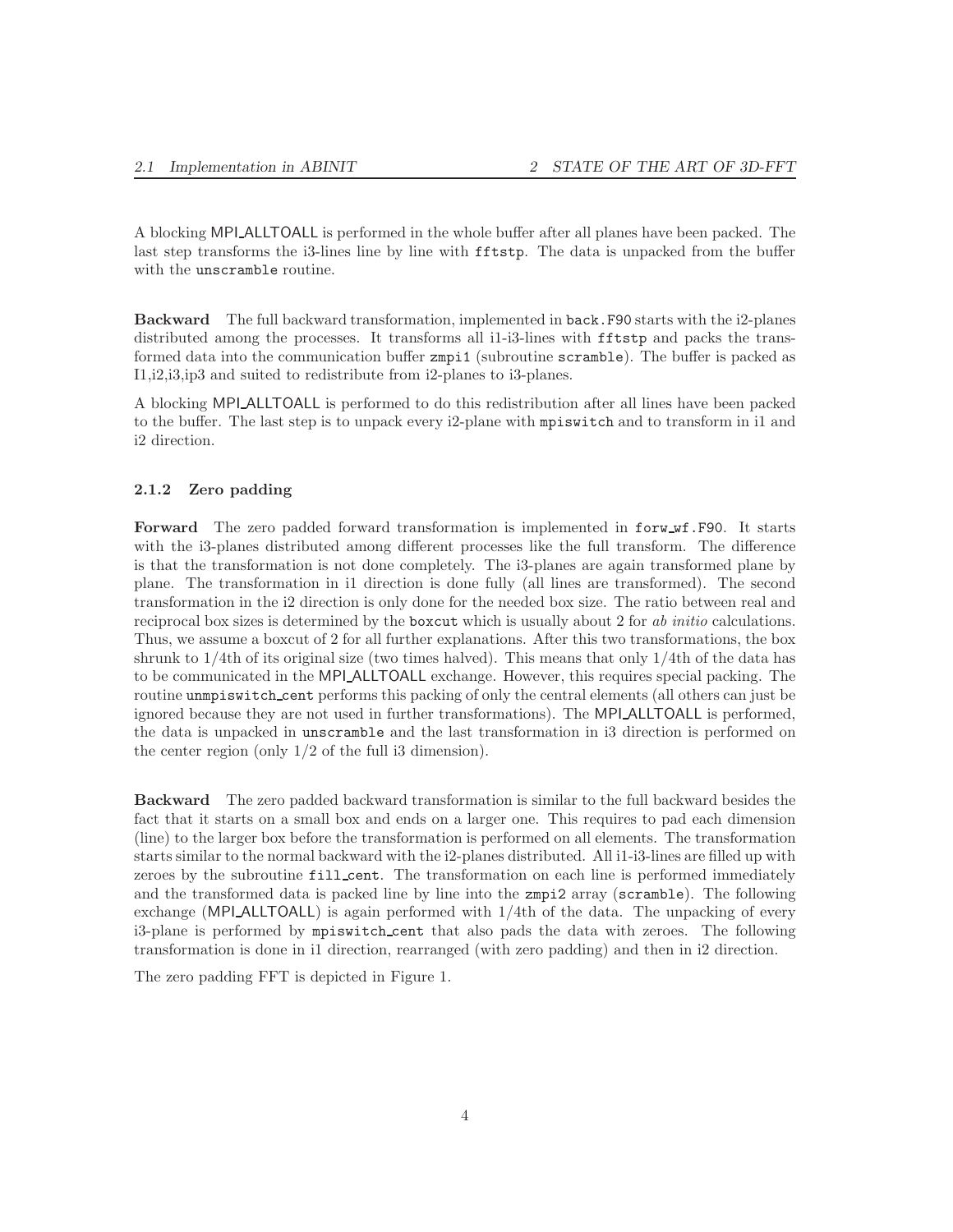

Figure 1: 3d FFT Backward Transformation with zero padding.

## 3 Code Transformations

We want to apply a pipelining scheme to the transformation. This means that the all-to-all communication of a plane is started as soon as this plane is transformed. The disadvantage is that one has to wait for all communications to end and to unpack the data before the first i3-line can be transformed. The overlap potential decreases for every plane and the latest plane communication is immediately waited for (no overlap is possible). This pipelining technique is only efficient if there is a sufficient number of planes available to pipeline. A second issue is that the overlap potential of LibNBC is highest for large messages sizes. Thus, we need to implement a scheme to collect multiple planes for a single non-blocking communication step. Other tuning features like a window size (limiting number of outstanding requests) or a specific test interval (to progress LibNBC internally) have not been implemented yet.

The whole implementation is guarded with a CPP define (MPI NBC) that enables the configure script to indicate if LibNBC is available or not.

Full Forward Transformation The forward transformation remains mainly unchanged. The current implementation transforms already plane by plane in i3 direction. The new parameter mpi enreg%fftplanes fourdp indicates the number of i3 planes to accumulate before a nonblocking communication is started. The main difference is that the planes have to be packed differently for the finer-grained communication operation. The communication takes now place on  $n$  small all-to-all buffers instead of a single one. The different packing is performed in the new subroutine unmpiswitch htor. This subroutine packs it accordingly to the number of accumulated planes. The different packing schemes for a 3x3x3 box on 3 processes are shown in Figures 2 and 3. The zmpi1 array is used as a three dimensional array of dimensions  $n \times n \times 2/p \times n$ 3. The first dimension is just consecutively filled with data  $(1..i1)$ . The indexes of the second and third dimension are corrected, according to the required packing scheme.

All outstanding communication operations are finished after the transformation of all i3-planes. The unpacking must of course also obey the new structure of the array zmpi2. Thus, the new routine unscramble htor has been introduced. This routine unpacks the selected number of planes into the work array.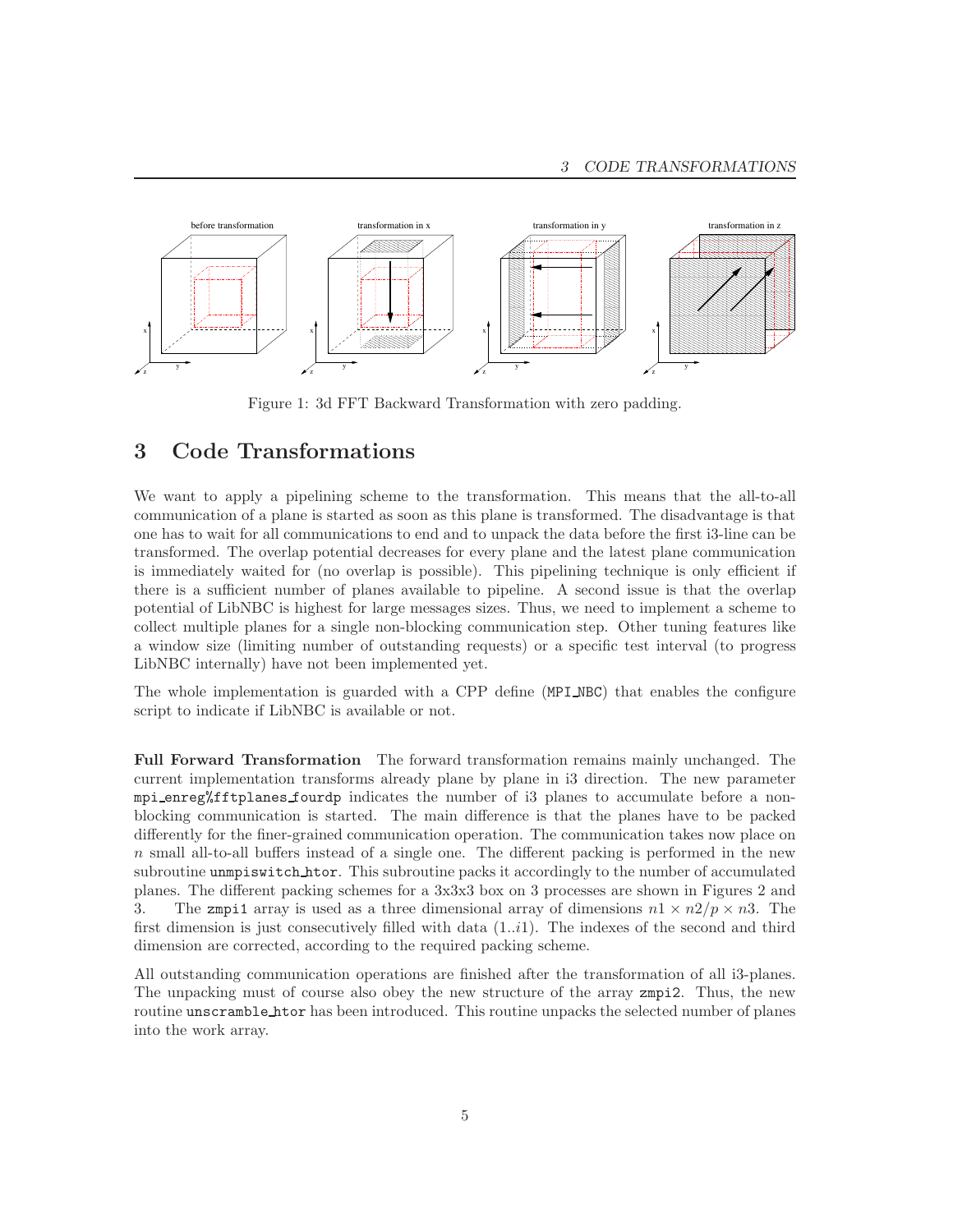| rank |  |  |                                                                                                                                                  |  |  |  |  | $\rightarrow$ Alltoall $\rightarrow$ |  |     |  |  |  |  |  |  |                                                                                           |
|------|--|--|--------------------------------------------------------------------------------------------------------------------------------------------------|--|--|--|--|--------------------------------------|--|-----|--|--|--|--|--|--|-------------------------------------------------------------------------------------------|
|      |  |  | $\frac{1}{1000}$ $\frac{1}{001}$ $\frac{1}{002}$ $\frac{1}{010}$ $\frac{1}{011}$ $\frac{1}{012}$ $\frac{1}{020}$ $\frac{1}{021}$ $\frac{1}{022}$ |  |  |  |  |                                      |  |     |  |  |  |  |  |  |                                                                                           |
|      |  |  | 100 101 102 110 111 112 120 121 122                                                                                                              |  |  |  |  |                                      |  |     |  |  |  |  |  |  | $\frac{010}{011}$ $\frac{012}{110}$ $\frac{111}{112}$ $\frac{210}{211}$ $\frac{212}{212}$ |
|      |  |  | 200 201 202 210 211 212 220 221 222                                                                                                              |  |  |  |  |                                      |  | 020 |  |  |  |  |  |  | 022   120   121   122   220   221   222                                                   |
|      |  |  |                                                                                                                                                  |  |  |  |  |                                      |  |     |  |  |  |  |  |  |                                                                                           |

Figure 2: Memory layout for a single Alltoall operation.

| $\overrightarrow{\text{rank}}$ Alltoall $\longrightarrow$ Alltoall $\longrightarrow$ Alltoall $\longrightarrow$            |  |                                                                                                                   |                                       |
|----------------------------------------------------------------------------------------------------------------------------|--|-------------------------------------------------------------------------------------------------------------------|---------------------------------------|
| $0$ 000 020 001 011 021 002 012 022                                                                                        |  |                                                                                                                   |                                       |
| $1 \overline{)100 \overline{)110 \overline{)120}}$ $101 \overline{111 \overline{121}}$ $102 \overline{112 \overline{122}}$ |  | $\vert 010 \vert 011 \vert 210 \vert$ $\vert 011 \vert 111 \vert 211 \vert$ $\vert 012 \vert 112 \vert 212 \vert$ |                                       |
| 2 200 210 220 201 211 221 202 212 222                                                                                      |  | $\left  \frac{0.20}{120} \right  120 \left  \frac{0.21}{121} \right  121 \left  221 \right $                      | $\vert 022 \vert 122 \vert 222 \vert$ |

Figure 3: Memory layout for three concurrent Alltoall operations on the same data.

Full Backward Transformation The changes to the backward transformation are similar as in the forward transformation. A big difference is though that the computation time is much smaller and the communication of a single plane is only overlapped with the computation of a 1d transformation of this plane (as opposed to a 2d transformation in the forward transform). The packing function is exchanged with scramble htor and the unpacking function with mpiswitch htor.

Zero padding transformations Both, the forward and backward transformation with zero padding are modified in a similar manner. The modifications are slightly more complicated due to the padding and the different (non block-wise) distribution scheme, but follow the same principles.

# 4 Microbenchmark Results

Two different sets of benchmarks have been run on all implementations. A detailed benchmark provides insight into the scaling behavior of the different parts of the FFT, while another microbenchmark measures the detailed communication overheads and the general scaling (from an application's perspective) of the implementation.

All benchmarks have been run on the "odin" cluster at Indiana University. The system consists of 128 Opteron nodes. Each node is equipped with 2 2Ghz 270 dual core Opteron processors and 4 GB RAM. The system is connected with an InfiniBand<sup>TM</sup> network. All the tests have been run over InfiniBand<sup>TM</sup>. The secondary network is Gigabit Ethernet. It is expected that the performance gain for Ethernet is much higher than for InfiniBand<sup>TM</sup> (cf. benchmarks in [11], ran on the same system).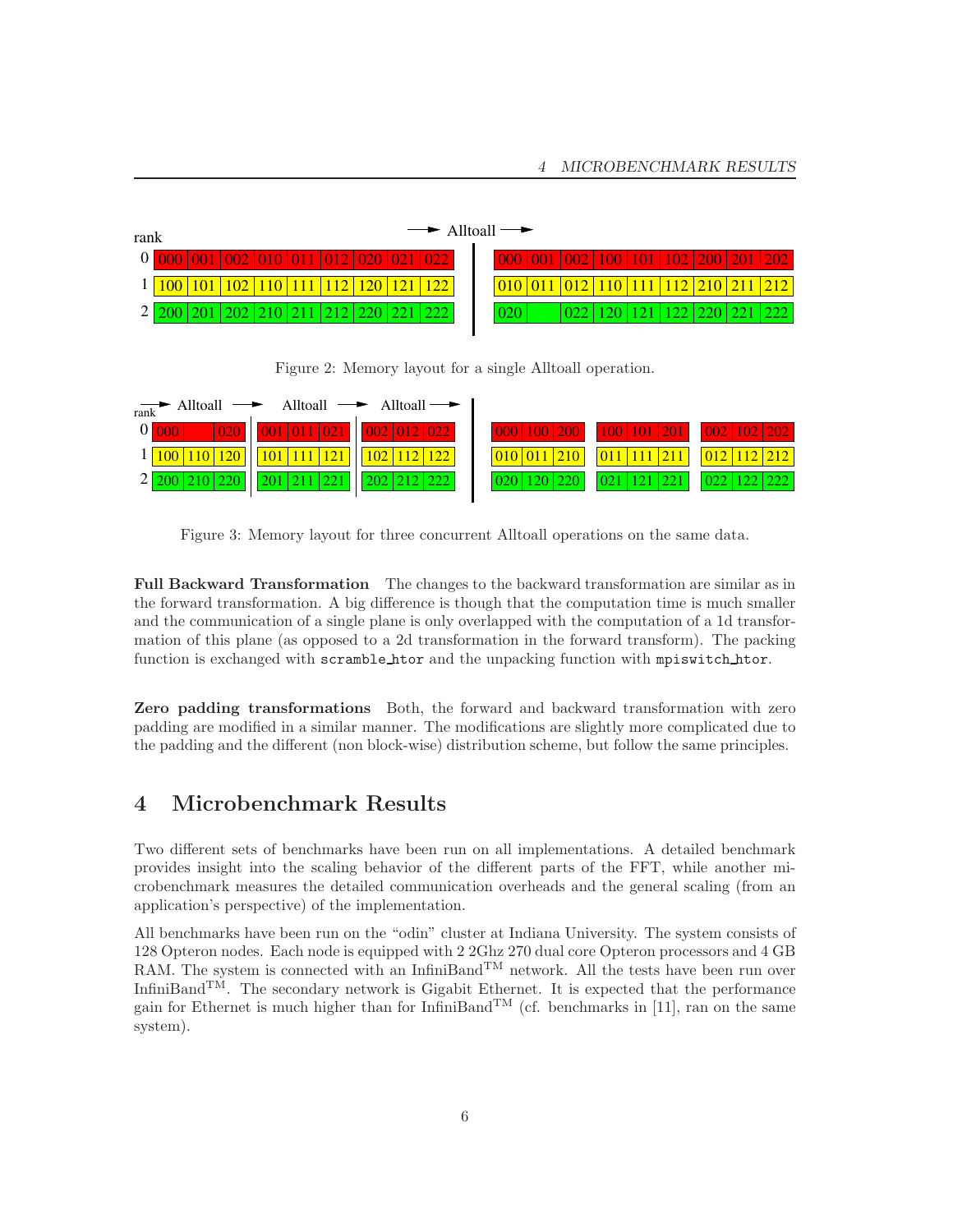## 4.1 Detailed Benchmark

This benchmark structures the implementations described in Section 2 in different logical blocks (they are mainly identical for all transformations in one direction, regardless if a full or partial transformation is performed). We examine the detailed scaling of the forward transformation in the following. The detailed timing can be enabled for the microbenchmark if the code is compiled with the preprocessor-flag TIMING.

The implementations have been split into the following blocks:

- allocate time needed to allocate all the temporary arrays and calculate the FFT parameters (subroutine ctrig)
- nd3proc time needed to perform the loop over all z-planes of the local processor (transforms in x and y direction). This step includes the communication initiation time (call to NBC IALLTOALL) in case of non-blocking communication.
- unmpiswitch time needed to pack the communication array. This is a part of the time nd3proc. It has been included to analyze effects of the changed memory layout.
- communication time needed to perform the communication. This is the complete communication overhead (call to MPI ALLTOALL) in the blocking case and the NBC WAIT overhead in the non-blocking case.

md2proc time needed to perform the last transformation in z-direction

unscramble subset of md2proc, indicates the time to unpack the communication array. It has been included to study the effects of the changed memory layout.

deallocate time for array deallocations

All the benchmarks have been run on the odin cluster with 1 CPU/node and the indicated times are an average of three program runs.

#### 4.2 Detailed timing results for the full forward transformation

This section provides the timing results for the forward transformation of a 128<sup>3</sup> cube for different node numbers (4, 8 and 16). This allows to determine the parallel scaling and to assess the implementation quality. The original code has been highly cache-optimized so that every small change to the memory access pattern may have significant consequences. The benchmarks have been run with fftplanes=2 (two planes are accumulated into a single non-blocking communication) to have the same pipeline-depth as the zero-padding implementation.

Table 1 shows detailed timing results for the full forward transform. The second column gives the absolute time for the block in seconds on 4 processrs. The columns for 8 and 16 processors show the speedup with regards to the 4 processor base-case (ideally 2 and 4 respectively). The second part of the table shows the timings for the non-blocking implementation. This part shows also the relative time with regards to the blocking implementation (ideally 1 or smaller).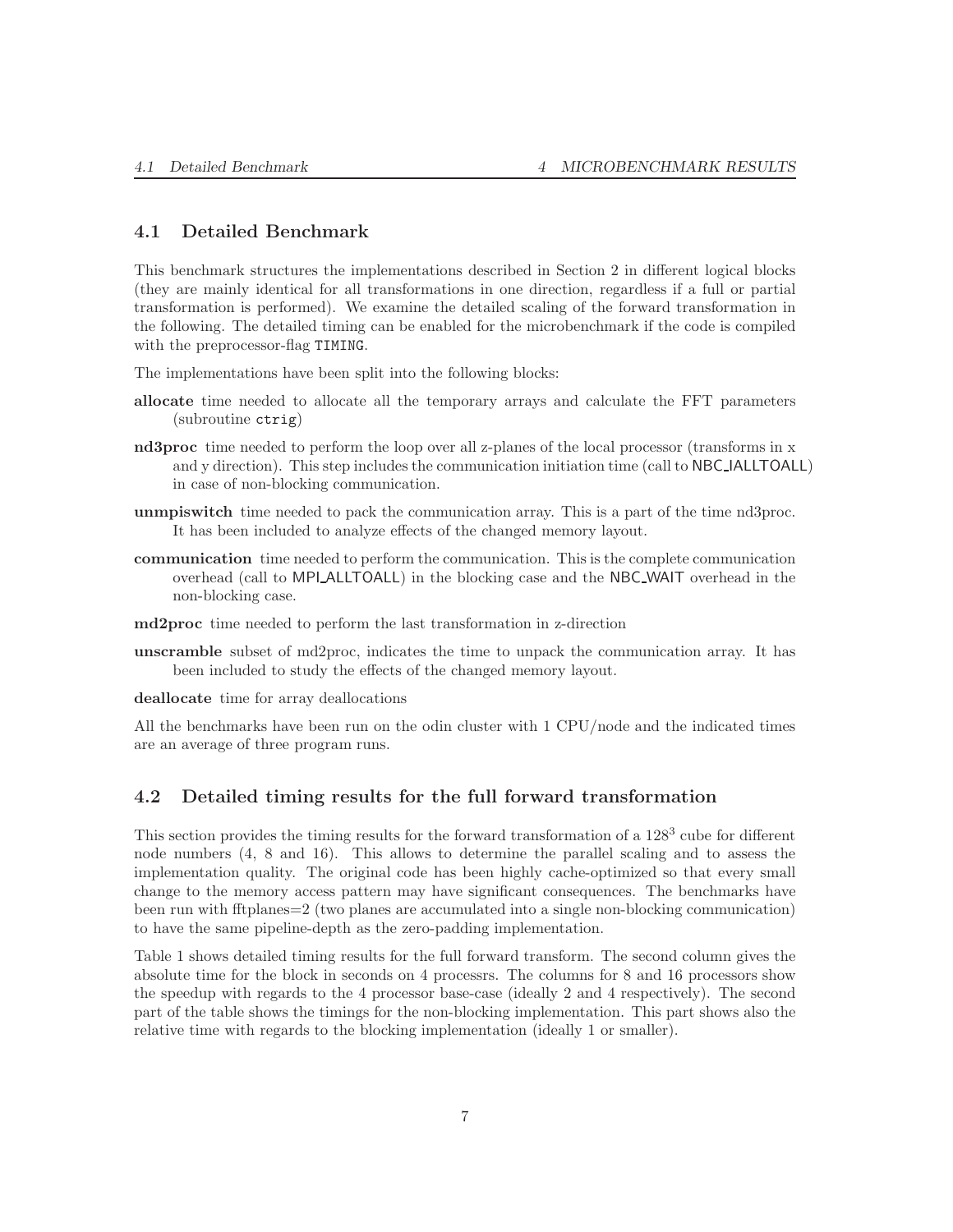| forw - original implementation          |                        |                            |                             |  |  |  |  |  |
|-----------------------------------------|------------------------|----------------------------|-----------------------------|--|--|--|--|--|
| block                                   | 4 procs                | 8 procs (speedup)          | 16 procs (speedup)          |  |  |  |  |  |
| allocate                                | 0.000023               | 1.06                       | 1.05                        |  |  |  |  |  |
| nd3proc                                 | 0.037205               | 1.85                       | 3.62                        |  |  |  |  |  |
| unmpiswitch                             | 0.005316               | 2.01                       | 4.15                        |  |  |  |  |  |
| communication                           | 0.022314               | 1.67                       | 3.03                        |  |  |  |  |  |
| md2proc                                 | 0.022962               | 1.95                       | 3.97                        |  |  |  |  |  |
| unscramble                              | 0.008718               | 2.42                       | 5.13                        |  |  |  |  |  |
| deallocate                              | 0.000008               | 1.00                       | 1.02                        |  |  |  |  |  |
| forw_htor - non-blocking implementation |                        |                            |                             |  |  |  |  |  |
| block                                   | 4 procs (rel. to orig) | 8 procs sp. (rel. to orig) | 16 procs sp. (rel. to orig) |  |  |  |  |  |
| allocate                                | 0.000022(0.95)         | 1.02(0.97)                 | 1.04(0.96)                  |  |  |  |  |  |
| nd3proc                                 | 0.046629(1.25)         | 1.72(1.33)                 | 2.95(1.53)                  |  |  |  |  |  |
| unmpiswitch                             | 0.005430(1.02)         | 1.92(1.06)                 | 4.03(1.05)                  |  |  |  |  |  |
| communication                           | 0.002268(0.10)         | 0.36(0.46)                 | 0.58(0.53)                  |  |  |  |  |  |
| md2proc                                 | 0.024388(1.06)         | 1.81(1.14)                 | 3.67(1.14)                  |  |  |  |  |  |
| unscramble                              | 0.008783(1.00)         | 1.58(1.53)                 | 3.38(1.52)                  |  |  |  |  |  |
| deallocate                              | 0.000015(1.76)         | 1.27(1.38)                 | 1.40(1.29)                  |  |  |  |  |  |

Table 1: Full forward transform detailed timing

The non-blocking implementation spends more time in the nd3proc loop because all non-blocking communications are initiated and progressed (NBC TEST) in this loop. However, much time is saved in the communication where the non-blocking implementation performs 50-90% faster than the blocking case. One can also see that the modified unscramble routine scales worse than the original version with a growing processor number. This is due to the constant overhead of the calculation of the corrected j3-index (cf. Section 3, the calculation could possibly be optimized if a direct algorithm would be found). The remaining blocks are nearly identical to the original implementation.

#### 4.3 Detailed timing results for the partial forward transformation

Similar to Section 4.2, we discuss the detailed timing results of the zero-padding transformation of a  $128<sup>3</sup>$  cube with a boxcut of 2 in the following. The blocks are similar to the full transform. The main difference is the changed packing and unpacking routines and that less data is communicated. All benchmarks have been run with fftplanes = 1 (one plane per non-blocking communication) to guarantee the same pipeline-depth as for the full transform. The detailed results are shown in Table 2.

#### 4.4 Communication and Scaling Benchmark

This benchmark measures the parallel scaling of the transformation and the communication overhead in relation to the number of planes accumulated for communication. The influence of using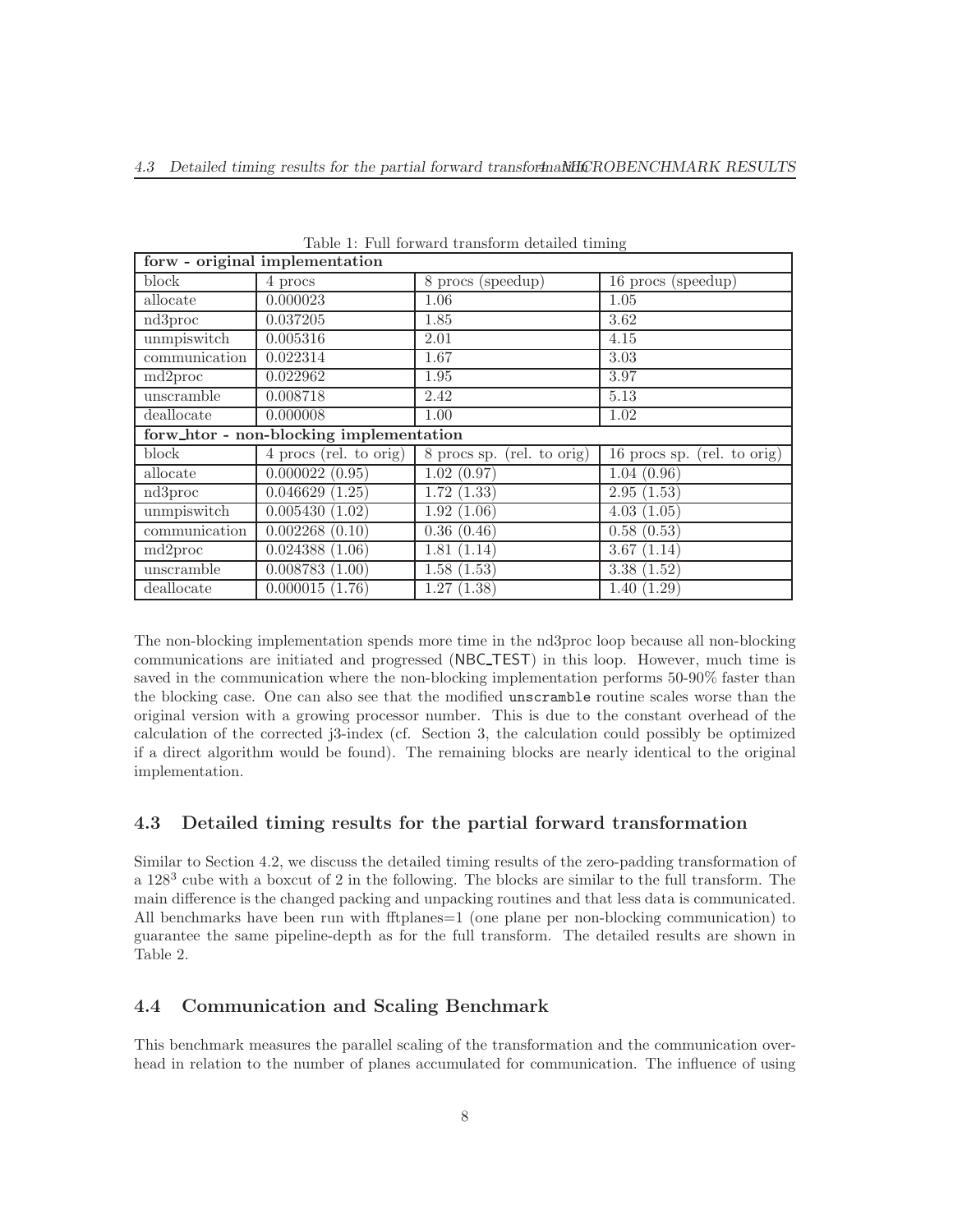| forw_wf - original implementation |                                            |                               |                             |  |  |  |  |  |  |
|-----------------------------------|--------------------------------------------|-------------------------------|-----------------------------|--|--|--|--|--|--|
| block                             | 4 procs (orig.)                            | 8 procs (speedup)             | 16 procs (speedup)          |  |  |  |  |  |  |
| allocate                          | 0.000019                                   | 1.00                          | 0.94                        |  |  |  |  |  |  |
| nd3proc                           | 0.040705                                   | 1.97                          | 4.13                        |  |  |  |  |  |  |
| unmpiswitch                       | 0.001541                                   | 1.96                          | 3.92                        |  |  |  |  |  |  |
| communication                     | 0.006264                                   | 2.12                          | 3.47                        |  |  |  |  |  |  |
| md2proc                           | 0.004317                                   | 1.78                          | 3.69                        |  |  |  |  |  |  |
| unscramble                        | 0.001508                                   | 2.02                          | 4.36                        |  |  |  |  |  |  |
| deallocate                        | 0.000008                                   | 1.33                          | 1.60                        |  |  |  |  |  |  |
|                                   | forw_wf_htor - non-blocking implementation |                               |                             |  |  |  |  |  |  |
| block                             | 4 procs (rel. to orig)                     | (rel. to orig)<br>8 procs sp. | 16 procs sp. (rel. to orig) |  |  |  |  |  |  |
| allocate                          | 0.000055(2.89)                             | 2.89(1.00)                    | 2.89(1.01)                  |  |  |  |  |  |  |
| nd3proc                           | 0.064339(1.58)                             | 2.78(1.12)                    | 5.62(1.16)                  |  |  |  |  |  |  |
| unmpiswitch                       | 0.002681(1.74)                             | 3.19(1.07)                    | 6.31(1.08)                  |  |  |  |  |  |  |
| communication                     | 0.005237(0.84)                             | 31.17(0.06)                   | 7.39(0.39)                  |  |  |  |  |  |  |
| md2proc                           | 0.005115(1.18)                             | 2.02(1.04)                    | 4.23(1.04)                  |  |  |  |  |  |  |
| unscramble                        | 0.001771(1.17)                             | 2.07(1.15)                    | 4.85(1.05)                  |  |  |  |  |  |  |
| deallocate                        | 0.000018(2.25)                             | 2.00(1.50)                    | 2.25(1.60)                  |  |  |  |  |  |  |

Table 2: Partial forward transform detailed timing

more than one CPU-core per node is also investigated. Ideally, all cores (in our case 4) should be used to perform useful computation or to progress communication. Neither LibNBC nor MPI provides useful asynchonous progress in the case of collective communication. That is why we do not investigate the use of one or more cores as communication co-processor. All benchmarks have been executed with a 128<sup>3</sup> processor grid from 1 to 32 processes (the FFT saturates at this point) and 1 to 4 used processing cores.

### 4.4.1 The role of the fftplanes parameter

The fftplanes parameter determines the number of planes that are collected to a single communication operation. The current implementation requires that the third dimension of the FFT-box (the large in case of a full transform and the small in case of a zero-padded transform) is divisible by fftplanes. The fftplanes  $f$  parameter influences two other parameters, namely the size of the communicated data and the depth of the pipeline. The whole communicated data size per processor  $s_{bl}$  (blocking case) for the 128<sup>3</sup> case can be calculated by  $s_{bl} = \frac{128^3}{p} \cdot 2 \cdot 8$  bytes (complex transform). In the non-blocking case, the communication is splitted into multiple smaller pipelined communications. The number of those communications, i.e., the pipeline depth  $d$ , is determined by the fftplanes parameter:  $d = 128/f$ . The size of every non-blocking communication  $s_{nb}$  is determined by  $s_{nb} = s_{bl}/128 \cdot f = s_{bl}/d = \frac{128^2}{p} \cdot f \cdot 2 \cdot 8$  bytes.

NBC deliver the optimal performance when the communicated data size is large and there is sufficient time to overlap. The time to overlap t for every single element  $\alpha_i$  the pipeline is the time that the remaining items  $\alpha_{i+1} \ldots \alpha_{128}$  need to compute. Assuming that a single plane needs the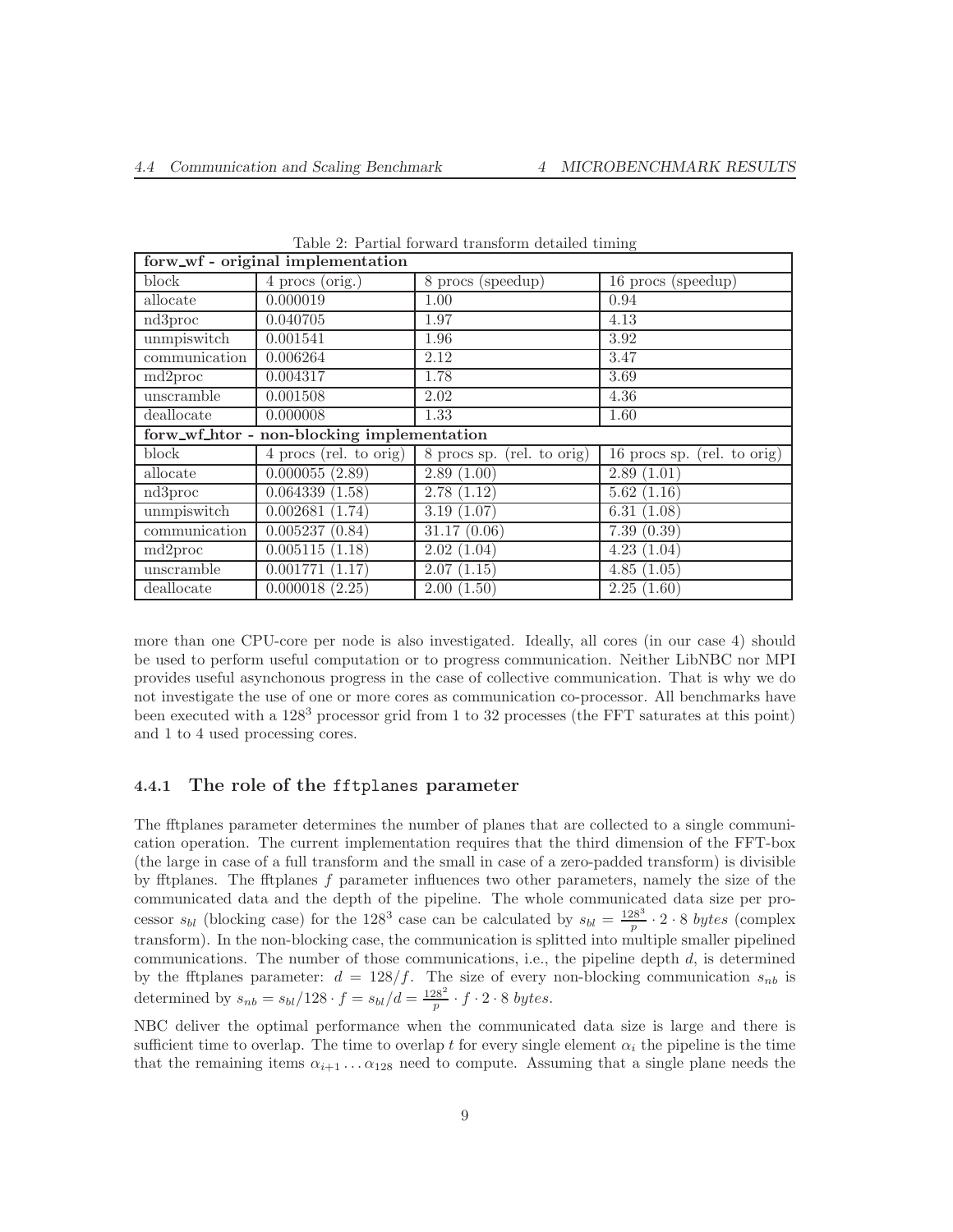time  $\lambda$  to compute, the element i ( $\forall$  0 < i < 128) has  $t = \lambda \cdot (128 - i)$  to overlap the communication (in case f = 1). For the general case, (variable f),  $t(f) = f\lambda \cdot (128/f - j)$  ( $\forall$  0 < j ≤ 128/f). This means that the last plane has no time to overlap and the size of this plane is directly proportional to  $f$ .

The communicated data size is also directly proportional to  $f$ . This makes it not trivial to choose the optimal f value for a given problem. However, we tested different scenarios and found that the size dominates the communication overhead gain clearly. Figure 4 shows how the datasize influences the possible gain of overlap in an all-to-all communication for a communicator size of 16.



Figure 4: Communication Overhead for blocking MPI ALLTOALL and non-blocking NBC IALLTOALL with maximum possible overlap for a communicator with 16 processes (1 process per node)

Results for the full transform with 1 CPU/node and different fftplanes are shown in Figure 5. One can see that a bigger fftplanes parameter benefits the scaling if there are still enough communication operations for the pipeline  $(d = 128/f)$ .

#### 4.4.2 Performance gain due to the use of NBC

The performance gain due to the use of NBC in the parallel FFT is shown in Figure 6 for the full transform and in Figure 7 for the zero-padded transform. The ideal fftplanes parameter is assumed (result from multiple experiments). The gain itself varies highly and the implementation seems to have an anomality at 16 processes in both cases. This is subject to further research.

The gain in overall performance is mostly due to a reduced communication overhead. The communication overheads for a full and zero-padded transformation, utilizing all available processing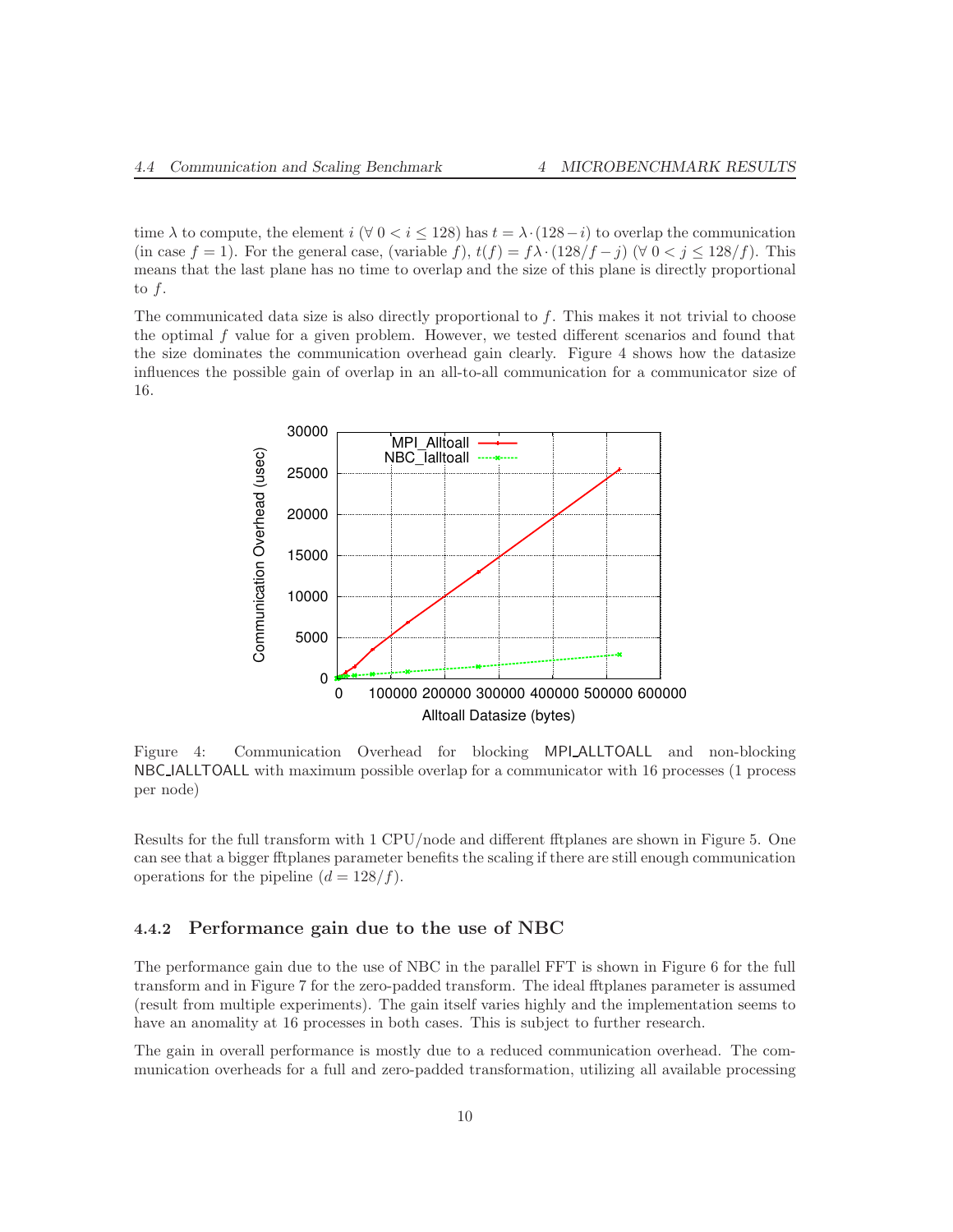

Figure 5: Influence of the fftplanes parameter on the scaling of the parallel FFT



Figure 6: Performance gain due to the use of NBC for the full transformation (the ideal fftplanes parameter was chosen)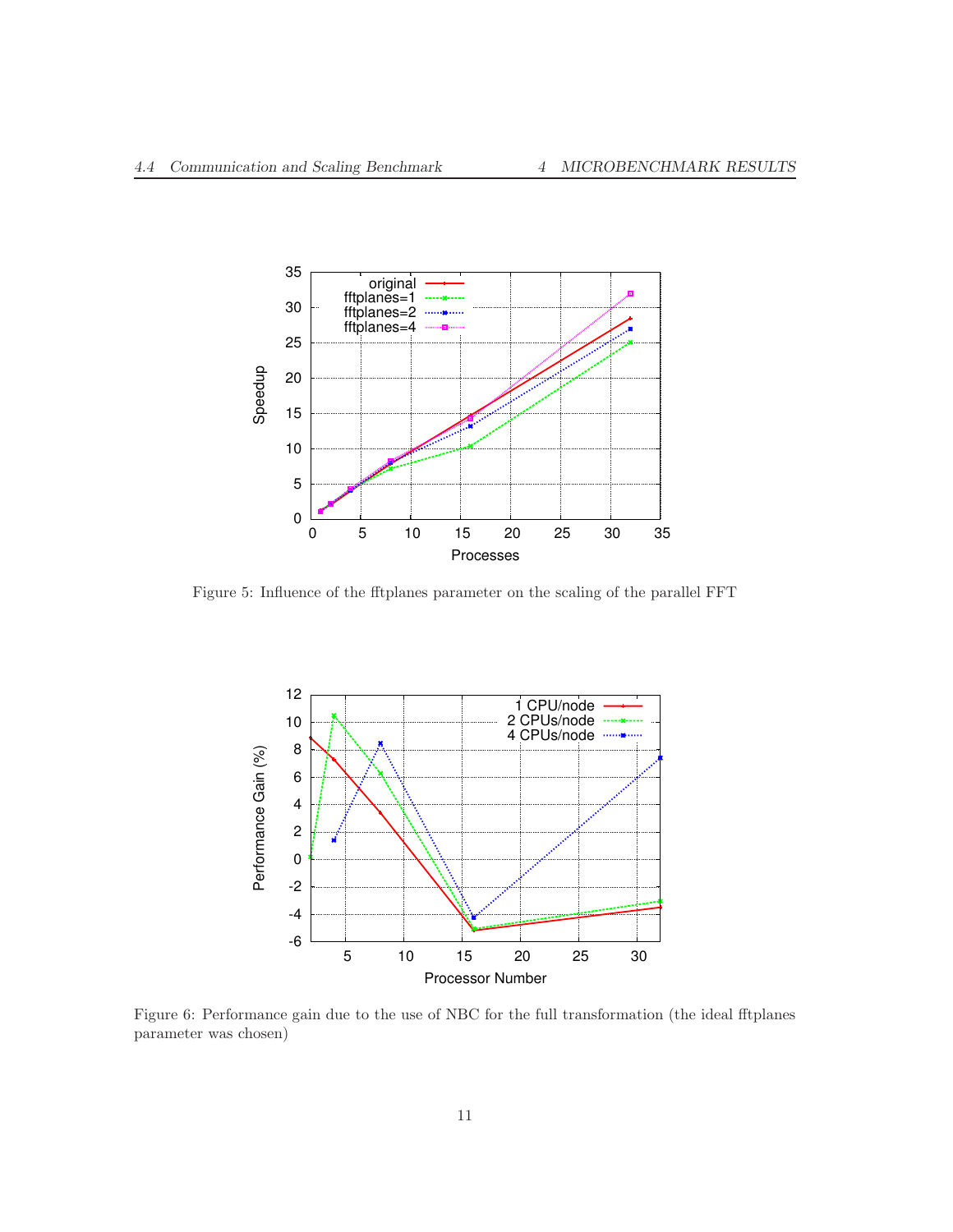

Figure 7: Performance gain due to the use of NBC for the zero-padded transformation (the ideal fftplanes parameter was chosen)

cores per node (this should be the default case), are shown in Figure 8 and Figure 9 respectively.



Figure 8: Communication overhead for the full transform

The variation in the overheads is also pretty high. But for every number of processes, there exists at least one fftplanes parameter that has a lower communication overhead than the original version.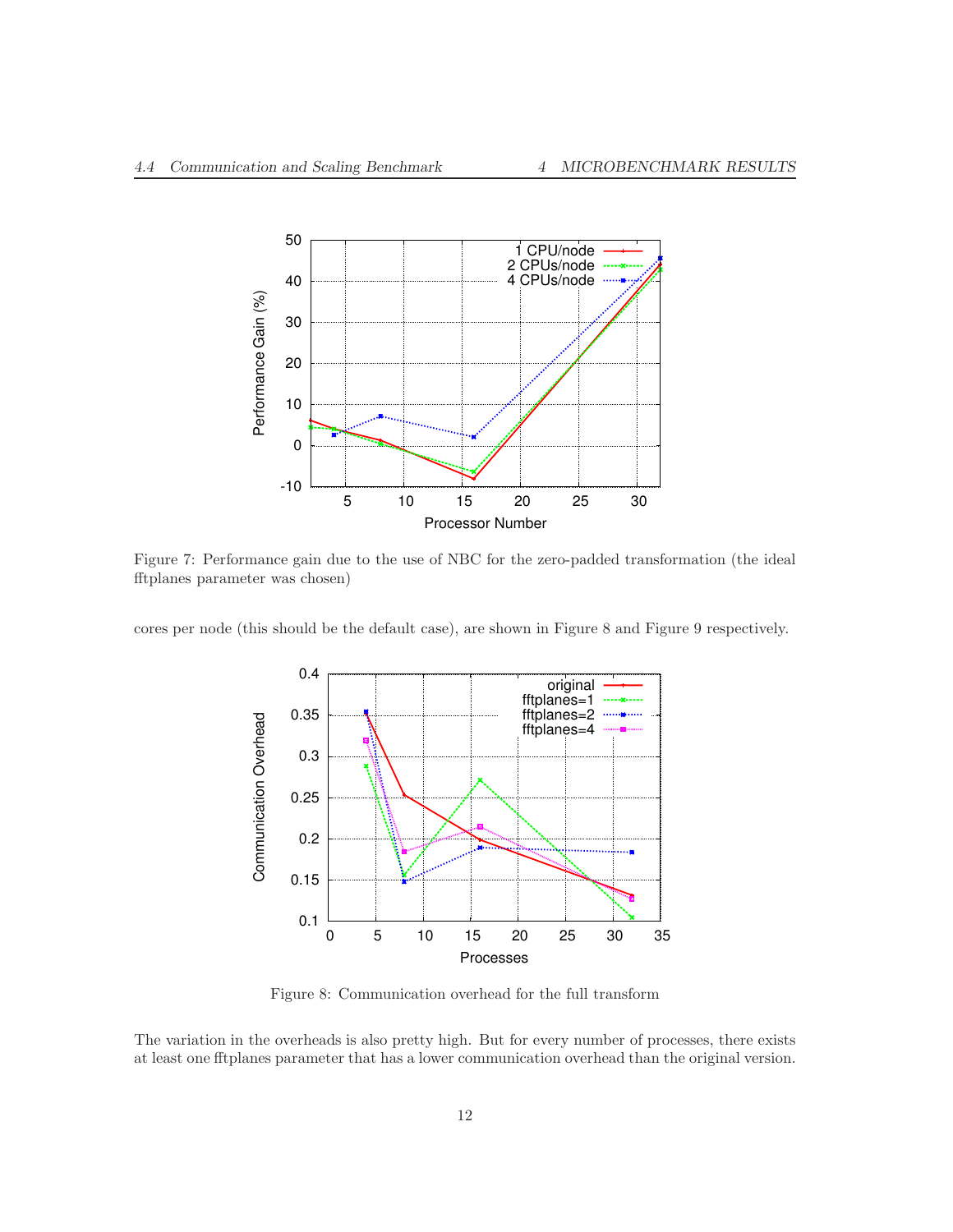

Figure 9: Communication overhead for the zero-padded transform

The increase in the overall costs for the 16 processor case is due to the unfortunate changed memory access pattern that slows the packing/unpacking down (i.e., is not as cache and prefetch friendly as the original pattern).

# 5 Implementation in ABINIT

The modified functions that have been described in Section 2 have an identical interface to the functions that are used to perform the transformation in ABINIT. The microbenchmark used in Section 4 is only a driver to those routines. The implementation into ABINIT is thus straightforward.

One of the main goal was to influence the existing code as minimal as possible. All new functions have been added to the existing code-base with the suffix  $\Delta$  htor. Three additional parameters have been added to the input file:

fftplanes fourdp the fftplanes parameter for the full transformation forw,back

fftplanes forw wf the fftplanes parameter for the zero-padded forward transformation

fftplanes back wf the fftplanes parameter for the zero-padded backward transformation

All parameters have the default-value 0 that means that the original (blocking) implementation is used to perform the transformation. The non-blocking variant is used if the parameter is larger than 0 and the number is used as the fftplanes parameter for the given transformation (it is decreased until it fulfills the divisibility requirements). Passing a -1 as parameter selects the experimental autotuning feature. Autotuning benchmarks the first runs of the fft with different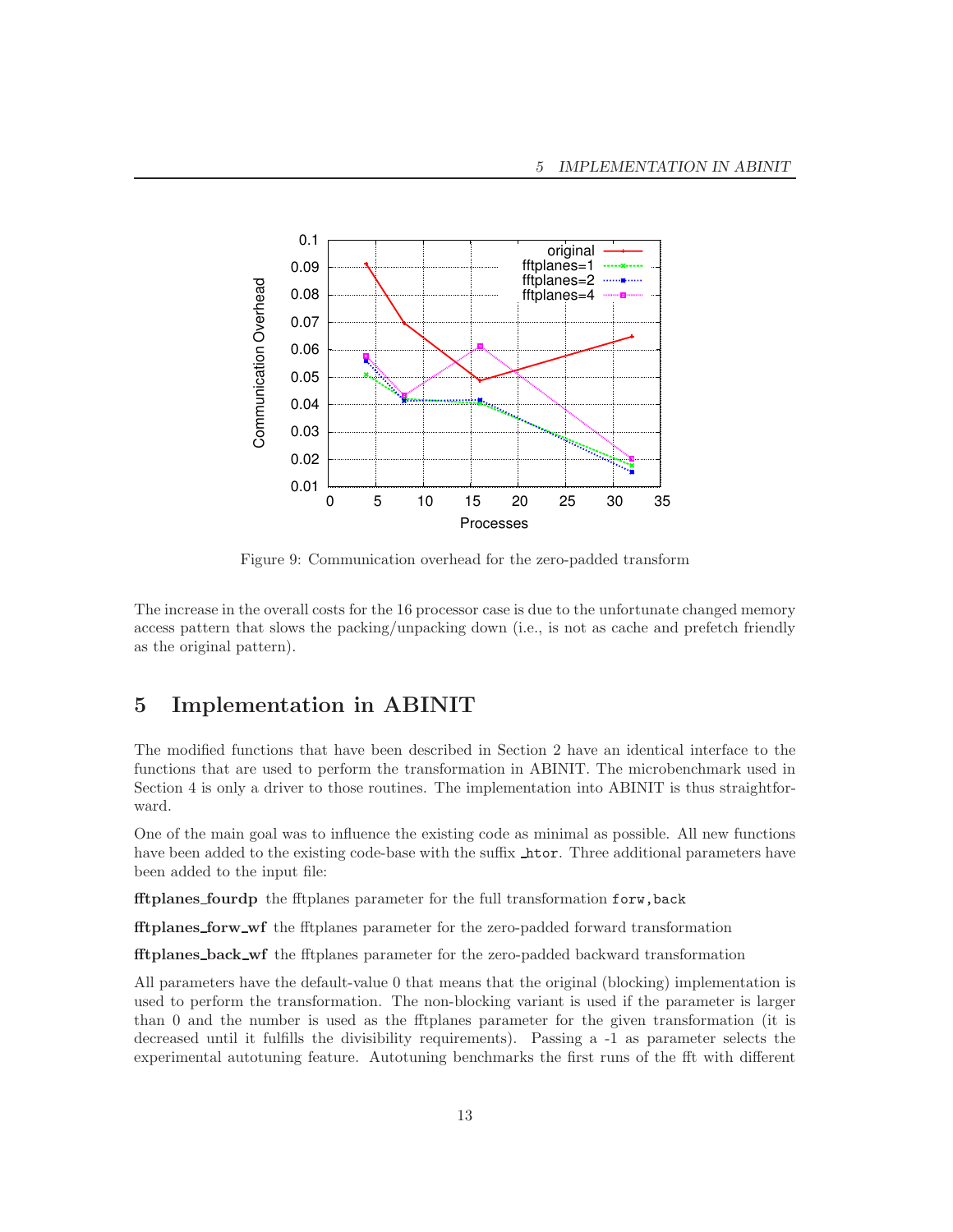fftplane parameters (0 to 8) and selects the fastest one. However, this benchmark is only done once at the beginning and is highly influenced by jitter in the system (the selection is likely to be suboptimal).

## 6 Conclusions and Future Work

We showed that the performance of a highly cache-optimized fast Fourier transformation can be further improved with the use of non-blocking collective operations. We used a simple pipelining scheme to enable overlap of communication and computation for this case. Furthermore, we investigated the effects of the changes memory access pattern in a detailed speedup analysis. The suboptimal memory access pattern for the pack/unpack operations limit the performance gain of NBC. However, in most cases, an additional decrease in running time could be achieved with the use of NBC.

The influence of the communicated data size has also been investigated. A parameter, that enables the accumulation of multiple planes in a single communication (fftplanes) has been introduced and its influence on the running time has been discussed. The choice of this parameter is nontrivial and hardly predictable (highly system dependent). We recommend, in the case of multiple transformation, to benchmark different parameters and use the fastest one.

## References

- [1] A. Adelmann, W. P. Petersen A. Bonelli and, and C. W. Ueberhuber. Communication efficiency of parallel 3d ffts. In High Performance Computing for Computational Science - VECPAR 2004, 6th International Conference, Valencia, Spain, June 28-30, 2004, Revised Selected and Invited Papers, volume 3402 of Lecture Notes in Computer Science, pages 901– 907. Springer, 2004.
- [2] C. Calvin and F. Desprez. Minimizing communication overhead using pipelining for multidimensional fft on distributed memory machines, 1993.
- [3] C. E. Cramer and J. A. Board. The development and integration of a distributed 3d fft for a cluster of workstations. In Proceedings of the 4th Annual Linux Showcase  $\mathcal{C}$  Conference, Atlanta, volume 4. USENIX Association, 2000.
- [4] Anshu Dubey and Daniele Tessera. Redistribution strategies for portable parallel FFT: a case study. Concurrency and Computation: Practice and Experience, 13(3):209–220, 2001.
- [5] Maria Eleftheriou, Blake G. Fitch, Aleksandr Rayshubskiy, T. J. Christopher Ward, and Robert S. Germain. Performance measurements of the 3d fft on the blue gene/l supercomputer. In José C. Cunha and Pedro D. Medeiros, editors, Euro-Par 2005, Parallel Processing, 11th International Euro-Par Conference, Lisbon, Portugal, August 30 - September 2, 2005, Proceedings, volume 3648 of Lecture Notes in Computer Science, pages 795–803. Springer, 2005.